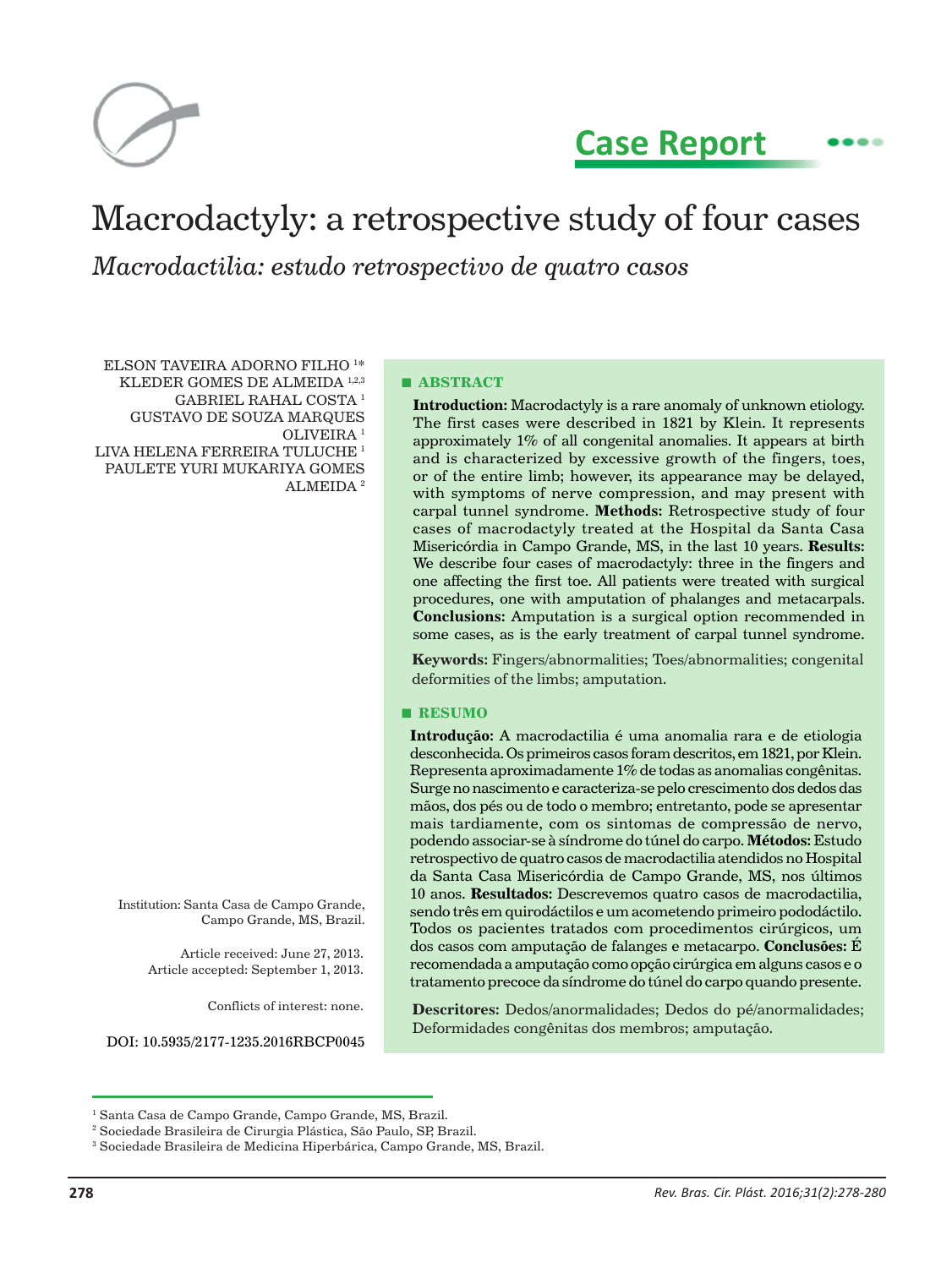### **INTRODUCTION**

Macrodactyly is a rare anomaly of unknown etiology. The first cases were described in 1821 by Klein. It represents approximately 1% of all congenital anomalies, and is characterized by excessive growth of the fingers, toes, or the entire limb. However, its appearance may be delayed, with symptoms of nerve compression $1-3$ , and may present with carpal tunnel syndrome. The growth of all digital structures is observed. The nerves thicken and are tortuous. The symptoms include joint stiffness, ulceration of the fingertips, triggering, pain, and paresthesia. The growth of the fingers can be part of the Klippel-Trenaunay-Weber and Proteus syndromes<sup>2</sup>.

This disease is bilateral in  $6\%$  of cases<sup>1</sup>. Two forms of macrodactyly have been described, static and progressive. The static form appears at birth; the growth rate of the digit is proportional to the other fingers. The progressive form, the most common type, may or may not appear at birth, but appears in childhood, with a disproportionate growth of the finger or toe compared to the other digits, and leads to angular deviation. It is associated with syndactyly in  $10\%$  of patients<sup>2,4</sup>.

This anomaly is extremely difficult to treat. Several techniques have been described to reduce the size of the finger or toe: dermolipectomy, reductional osteotomy of phalanges, and epiphysiodesis. The surgical results are unsatisfactory, and often result in amputation of digits or entire digital rays of the hand. In the compression seen in carpal tunnel syndrome, the opening of the carpal tunnel is required, and in some cases, the restoration of thumb opponency<sup>3</sup>.

This report describes a series of four cases of macrodactyly through a review of medical records.

## **CASE REPORTS**

#### *Case 1*

A male child was admitted at the Hospital da Santa Casa Misericórdia de Campo Grande, MS at 4 years of age, with digital gigantism of the second and third fingers of the right hand (Figure 1), without syndromic association. Physical examination revealed an increased palmar volume, gigantism of the second and third fingers, axis deviation, finger hyperextension, ankylosis of the joints, and thenar muscle atrophy. Radiological examination of the left hand showed growth of bone, soft tissues, and deviation of the fingers adjacent to the axis of each finger.

The patient underwent dermolipectomy of the palmar region, and disarticulation of phalanges, second and third fingers, and the second metacarpal. After 1 year, an additional intervention was performed, with disarticulation of the third metacarpal and dermolipectomy of the palmar region. The histopathological examination revealed lipofibromatosis. For the assessment of the result,



**Figure 1.** Macrodactyly - 2° and 3rd fingers of the right hand.

the opponency sensitivity test was performed. Recovery of opponency was observed with pincer movements, apprehension of cylindrical objects, and positioning of the abducted thumb. After 5 years of outpatient postoperative follow-up, he presented without complications and healed with good appearance. There was no bone growth in the postoperative period.

### *Case 2*

A male teenager was admitted at the Hospital da Santa Casa Misericórdia de Campo Grande, MS at 15 years of age, with gigantism of the first right toe (Figure 2), without syndromic association. Physical examination revealed an increase in the volume of the first toe, difficulty in wearing closed shoes, and recurrent trauma. The radiological examination showed an increase of volume, axis deviation, ankylosis of joints, and increased bone growth of the phalanges and first metatarsals.



Figure 2. <sup>7th</sup> postoperative day - disarticulation 3<sup>rd</sup> metacarpal and palmar dermolipectomy.

He underwent soft tissue resection with closure using a rotational flap. He did well postoperatively, and felt more comfortable wearing closed shoes. After 3 years of postoperative outpatient follow-up, he presented no complications. There was no bone growth in the postoperative period. Healing appeared good.

## *Case 3*

A female child was admitted at the Hospital of the Santa Casa Mercy of Campo Grande, MS at 11 years of age, with gigantism in the fourth right finger (Figure 3), without syndromic association. Physical examination revealed an increase in the volume of the fourth finger and slight bone growth in the phalanges on radiography.